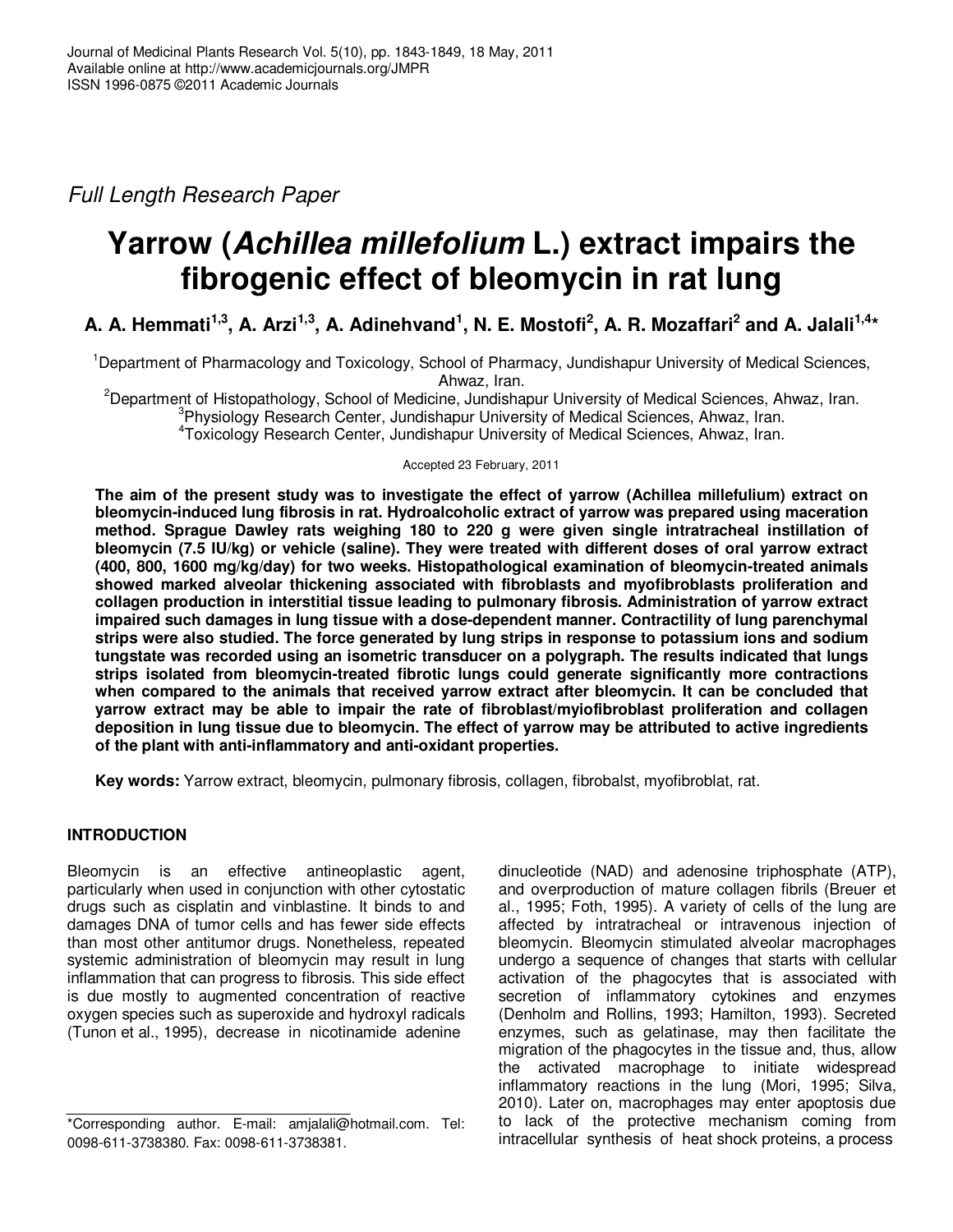that is inhibited by bleomycin (Hamilton, 1993; Tanaka et al., 2010). Actin-containing non-muscle cells such as fibroblasts and myofibroblasts are the cells responsible for the synthesis and secretion of interstitial extracellular matrix proteins such as collagen. Such products colaborate in the alveolar walls are at the core of the fibrotic transformation of the lung and subsequently compromises respiratory function (Lan et al., 1997). Increased numbers of fibroblasts and myofibroblasts in interstitial areas, characteristic of pulmonary fibrosis, could results in an increased contractile activity of lung tissue. In vivo experiments showed that lung strips from fibrotic lungs exhibit contraction in response to pharmacological agents e.g. acetyl choline, sodium tungstate, pirylamine maleate or potassium chloride (Hemmati and Hicks, 1999). To the best of our knowledge there was no previous investigation to find an effective and safe natural product for treatment of bleomycin-induced lung fibrosis. Several drugs such as steroids, immunosupressive agents and antioxidants have been tested to prevent the pulmonary toxicity of bleomycin, but they have not led to a useful clinical treatment because of their adverse effects on other tissues or organs (Daniels and Ryu, 2006; Piguet et al., 1993).

Yarrow (Achillea millefolium L) is a plant of compositae family with numerous subspecies which are found in various regions of the world. It grow in eastern, southern, central Europe and Asia (Evans, 1996). This plant widely grown in different parts of Iran mainly Loresatn, Esfahan, Eelam and Fars provinves (Herbal Pharmacopea of Iran, 2003). Yarrow is widely used in Iranian folk medicine to treat diverse diseases including inflammation, pain and gastrointestinal disturbances.

 In modern medicine, several studies have been done to verify the effects of yarrow. They have shown that this plant have anti-inflammatory (Tunon et al., 1995; Burk et al., 2010), antitumor (Tozyo et al.,1994), antioxidant, antimicrobial (Candan et al., 2003), liver protective activities (Lin et al., 2002), anti-secretory and gastroprotective activity (Baggio et al., 2002; Cavalcanti et al., 2006). Some report showed liver protection against carbon tetrachloride and acetaminophen-induced liver injury by yarrow (Gagdoli and Mishra,1995) and antioxidant and anti inflammatory agents have been showed to prevent the cell damages by free radicals (Kilinc et al., 1993; Bozin et al., 2008)

Information concering the in vivo anti-fibrogenic effect of a plant against bleomycin-induced pulmonary fibrosis has not been found in the literature. However, screening of protective potential against acute and chronic ulcers showed positive correlation with the folk medicinal use. This study was designed to find a natural agent to prevent or treat the fibrogenic effect of bleomycin. So the efficacy of hydroalcoholic extract of yarrow has been examined to control the fibrogenic effect of bleomycin in animal model of rat.

## **MATERIALS AND METHODS**

#### **Plant material**

Yarrow flowers were collected from Isfahan region in central Iran. The plant was identified as A. millefulium L (domestic name: Boomadaran) in the department of pharmacognosy, school of pharmacy, Ahwaz Jundishapur University of Medical Sciences.

#### **Preparation of extract**

Maceration method was used to prepare hydroalcoholic extract of yarrow. The plant materials were dried under shade and then was ground into a fine powder using electric blender. 100 g of dried powder was placed in a becker, alcohol 70% + distilled water 30% was added, mixed properly and left in room temperature. After 72 h solvent was separated and filterated with Wathman filter paper. The extract was then concentrated using rotary evaporator. Density of product was measured by a picnometer.

#### **Animals**

Sprague Dawley rats of either sexes weighing 180 to 220 g were used throught the study. Animals were purchased from Razi Institiute (Karaj, Iran). They were housed in polycarbonate cages in groups of six and had free access to standard laboratory pellet diet (Shushtar Khorakdam Co, Iran) and tap water. The animals were maintained in holding room illuminated with 12 h light/dark cycle. Room temprature was set at 23  $\pm$  2°C with a relative humidity of 45 to 55%.

All experiments were conducted in accordance with principles and guidelines of the "European convention for the protection of vertebrate animals used for experimental and other scientific purposes and the guiding principles in the use of animals in toxicology" which were adopted by the Society of Toxicology.

All test groups of animals ( $n= 5-6$ ) were given single intratracheal instillation of 7.5 IU/Kg of bleomycin sulfate in a volume adjusted not to exceed 0.2 ml. Control group received 0.2 ml of saline vehicle. After 24 h, all test groups were treated with either oral saline or 400, 800 and 1600 mg/kg of yarrow extract (oral) once a day for 2 weeks. The doses of the extract was selected based on its protective activity against chronic gastric lesions induced in rats which were accompanied by no signs of relevant toxicity even at very long chronic exposure (Cavalcanti et al., 2006). After such treatment, animals were killed and lungs removed for histological and pharmacological studies.

#### **Histological studies**

At the end of treatment schdules, animals were killed by ketamine overdose. Lungs was dissected out and washed in normal saline. After taking a tissue sample from left lung for pharmacological studies, the remaining lung tissue was fixed in 10% neutral formaline solution for at least 48 h. Tissue was then embeded in paraffin and sectioned at approximately 5 micron thickness. Tissue affixed to a glass slide deparffinised, rehydrated and stained with hematoxylin and eosin. The slides were then examined by light microscopy to evaluate changes due to bleomycin and also the effect of yarrow extract on lung.

#### **Pharmacological studies**

Two weeks after treatment, lung strip (4 x 4 x 20 mm) from left lobe of was prepared and suspended in an organ bath containing Krebs'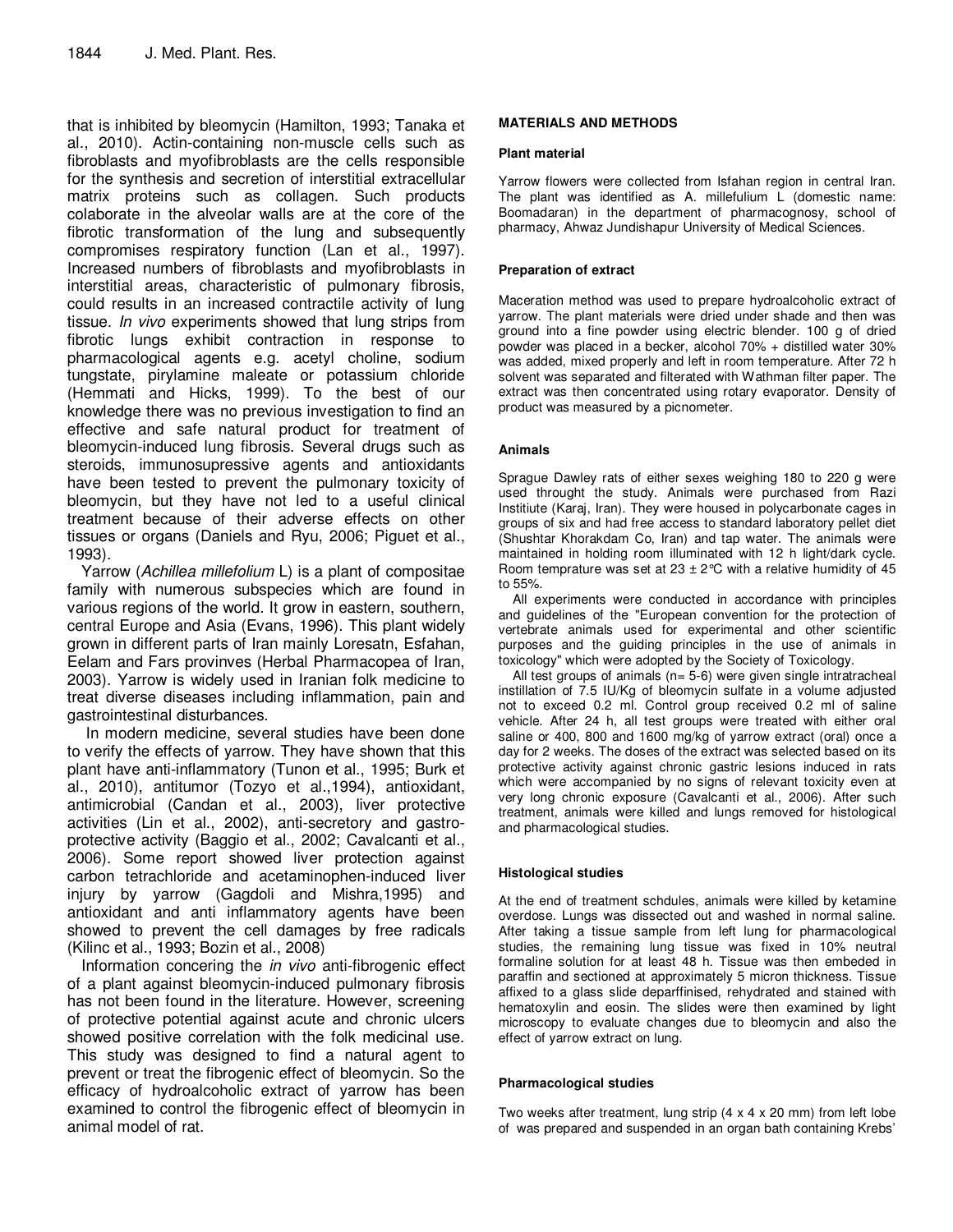

**Figure 1.** Photomicrograph of normal lung section. No septal thickening or inflammatory cells in alveolar spaces (A) or terminal Bronchile (TB) are seen (H and E x100).

solution, aerated with  $95\%$  O<sub>2</sub> and  $5\%$  CO<sub>2</sub> at 37°C. Contractile activity of lung strip to sodium tungstate and KCl was measured isometrically (using Harvard Oscillograph and UF1 isometric transducer). Contractile response of different groups were recorded and compared. Pharmacological study was performed in control, fibrotic (bleomycin) and treatment groups.

#### **Statistical analysis**

Statistical comparison was made by one-way ANOVA. Significant F values were tested with Tukey's test. Data are presented as mean±SEM. In all cases p<0.05 was considered significant.

# **RESULTS**

## **Histology results**

Lung tissue of rats in control group showed normal structure and no pathologic lesion was seen. Thin alveolar walls without inflammatory cells inside the alveoli was evident (Figure 1). In lungs from bleomycin-treated rats, there was a great change in tissue structure associated with infiltration of mononuclear cells, hyperplasia of type II pneumocytes and increased connective tissue in intralveolar septa (Figure 2). Numerous fibroblasts and myofibroblasts, together with collagenous fibre were found in alveolar structure indicating fibrosis (Figure 3). The lesions were diffuse in nature involving most lobes of the lung. Peribronchial or perivascular fibrosis was seen in most tissue sections. Yarrow extract treatment could reduce the structural damage of lung tissue due to bleomycin. In such tissues there were less infiltration of inflammatory cells in

alveolar spaces. Thickness of alveolar walls has been reduced and less collagen deposition was observed. Numbers of fibroblasts and myofibroblasts had a pronounced reduction in lungs that are treated with yarrow extract following bleomycin instillation. Such reduction led to lower synthesis of collagen an therefore less fibrosis (Figure 4).

# **Pharmacolgy results**

Tissue contraction of fibrotic lungs, in response to sodium tungstaste (ST) and KCl were significantly greater in lung strips of fibrotic group copmared to control group. Groups that were treated with yarrow extrcat showed less contractions than the bleomycin fibrotic group. The least contraction of lung strips was obtained in group that received 1600 mg/kg yarrow extrcat, indicating the less contractile cells in interstitium and less fibrosis (Figures 5 and 6). This protective activities of yarrow extract showed a dose-dependent manner.

# **DISCUSSION**

The use of bleomycin as a therapeutic agent in the treatment of cancer is limited by adverse effects that can result in pulmonary fibrosis. The hallmark of the disease is characterized by the increase of extracellular matrix proteins, notably collagens, associated with the growth of interstitial cells within the alveolar septa (Quinones and Crouch, 1986; Moseley et al., 1986). Conventional therapy of human pulmonary fibrosis with corticosteroids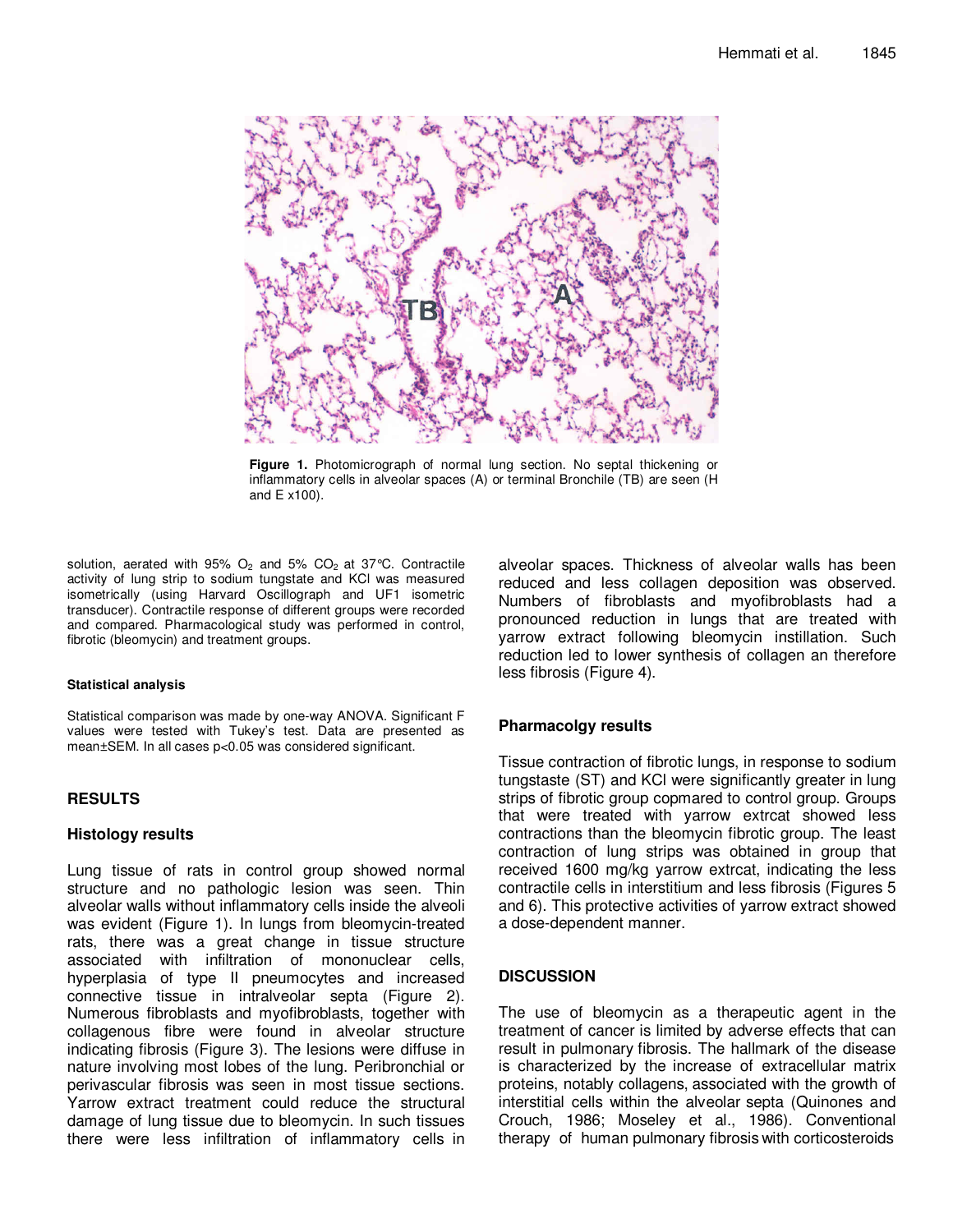

**Figure 2.** Photomicrograph of bleomycin treated lung section. Extensive infiltration of inflammatory cells in alveolar spaces associated with diffused fibrosis and collagene (C) production are seen (H and E x200).



**Figure 3.** Photomicrograph of bleomycin treated lung section. Alveolar thickening is associated with proliferation of fibroblasts and myofibroblasts (arrow heads) (H and E x800).

or immunosuppressive agents generally does not lead to an ideal result. Various attempts in animal models designed to inhibit the initiation and progression of

bleomycin-induced pulmonary fibrosis (Daniels and Ryu, 2006). However, such attempts have not led to a useful clinical trial because of the low efficacy and adverse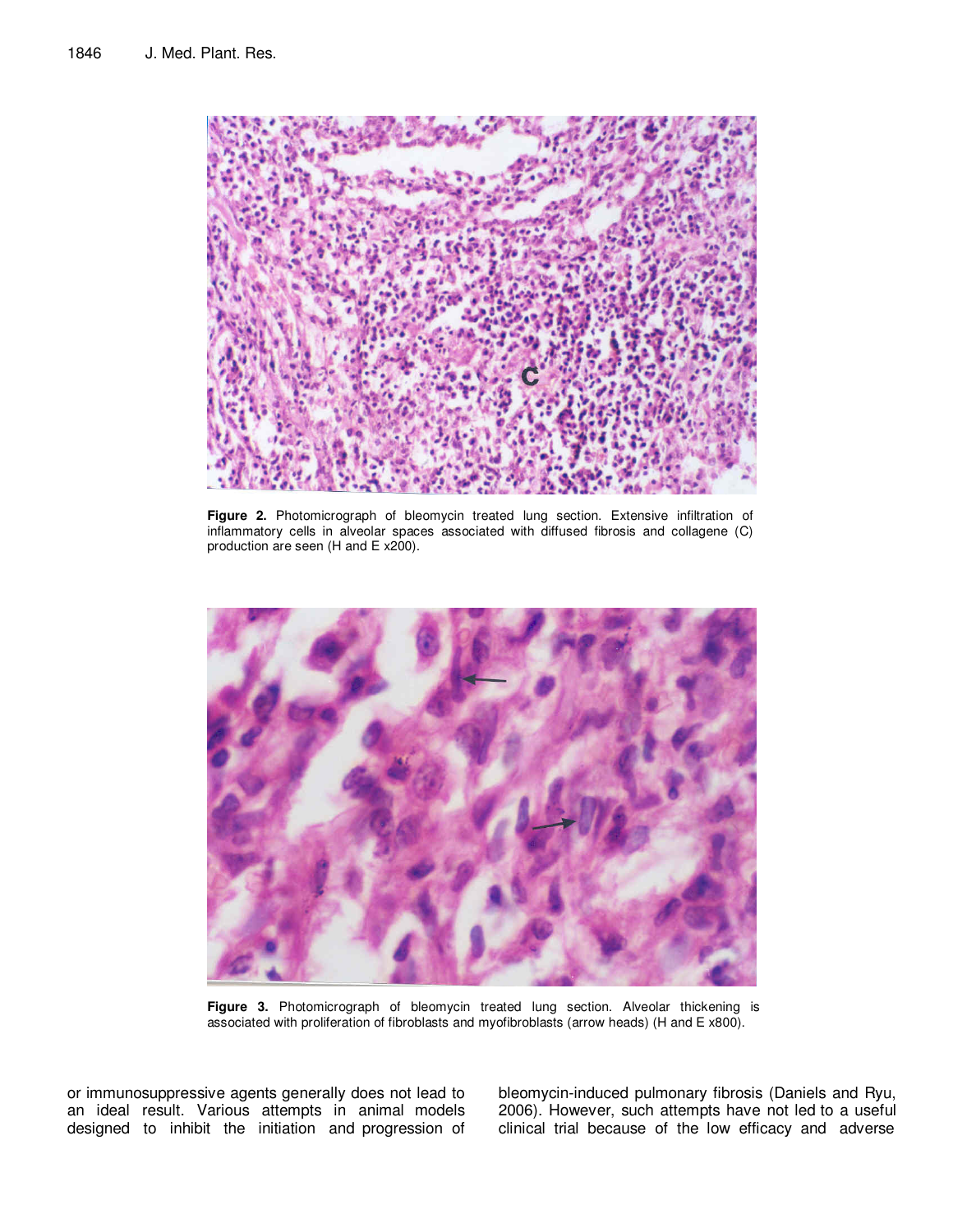

Figure 4. Photomicrograph of lung section after treatment with Yarrow extract (1600 mg/kg). Less alveolar thickening is associated with reduced numbers of inflammatory cell. No sign of peribronchial (B) or perivasculad (V) fibrosis is seen (H and E x100).



**Figure 5.** Dose response curvre of control, fibrotic and yarrow extract treated lung strips to sodium tungstate. Each point represents mean±sem (n=5). Values signifinatly different from control (non fibriotic) are indicated \* (p<0.05) or \*\* ( $p < 0.01$ ).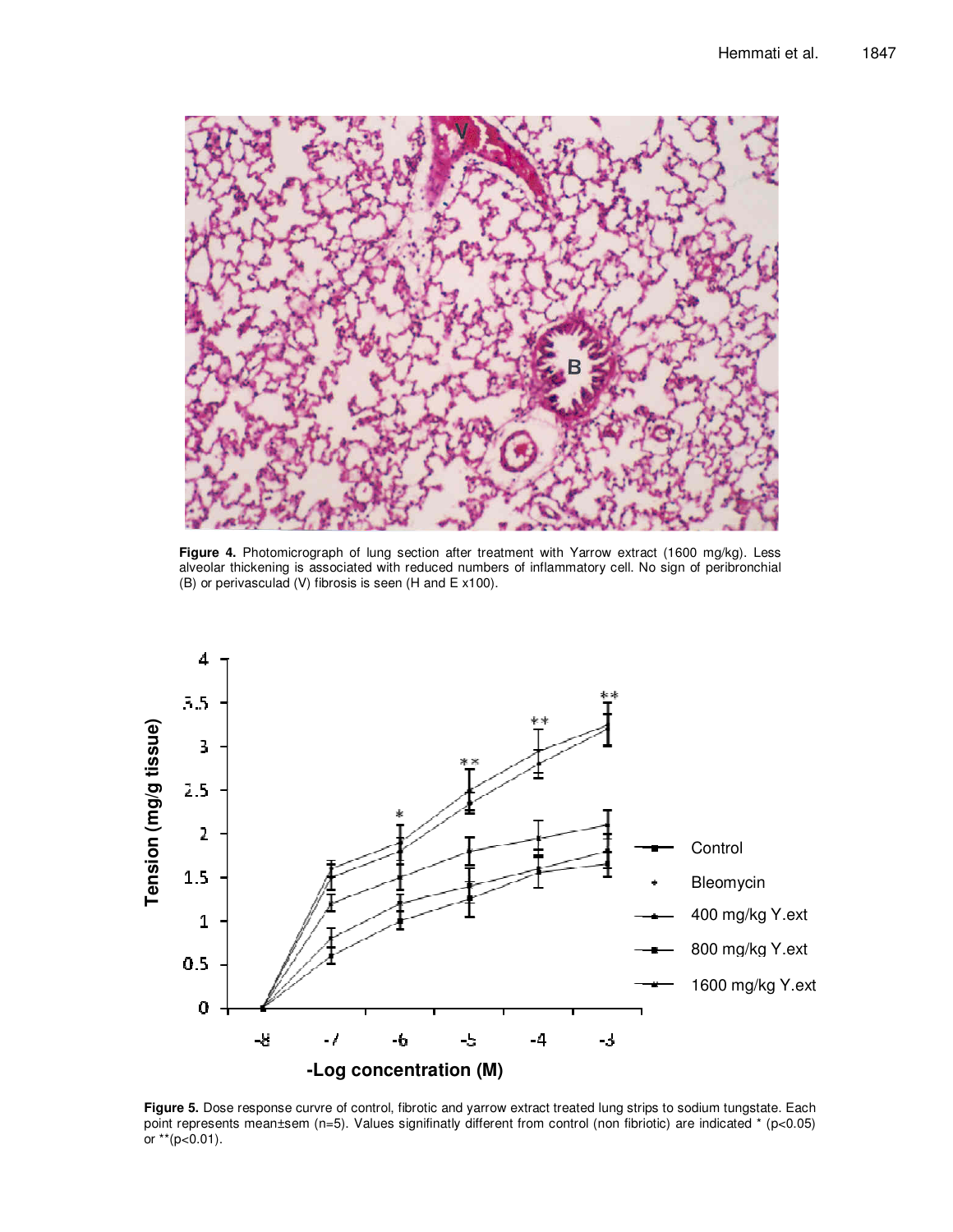

**Figure 6.** Dose response curvre of control, fibrotic and yarrow extract (Y.ext) treated lung strips to KCl. Each point represents mean±sem (n=5). Values signifinatly different from control (non fibrotic) are indicated  $***$ (p<0.01).

effects on lungs and other tissues (Piguet et al., 1993). The employment of medicinal plants e.g. yarrow in this disease may open a new era for management of pulmonary fibrosis.

The results presented in this research may help to find a new approach to prevent the development of bleomycin-induced pulmonary fibrosis by the use of herbal medicines. In the present study we evaluated the effect of yarrow extract on bleomycin-induced pulmonary fibrosis. The advantage of this work is the application of pharmacological procedures to study the mechanical function of fibrotic lung. Contractiltiy of fibrotic lung strips to sodium tungstate, mepyramine has been reported earlier which seems to be due to increase in population of myofibroblast in lung interstitum (Hemmati and Hicks, 1999). Pharmacological results of present study confirmed that yarrow extract is able to decrease the contractility of fibrotic lungs. Such phenomenon may atribute to the reduced numbers of collagen producing cells: fibroblasts and myofibroblasts. Similar result have not been reported elswhere.

Yarrow contains different chemical substances e.g. volatile oil (chamazulene, beta-pinene), sesquiterpene lactones (achillin, alphaperoxyachiolide), polyynes (potica epoxide), flavonoids (apigenine, rutin) and bteaine(Lstachydrine, Bbetonocine) (Gomez et al., 1999; Bozin et al., 2008). In addition to flavone derivatives, two caffeic acid derivatives: dicaffeoylquinicacid and chlorogenic acid have been identified in yarrow species (Innocenti et al., 2007). The main pharmacologically active principles were shown to be the essential oil (antimicrobial), proazulenes and other sesquiterpene lactones

(antiphlogistic), dicaffeoylquinic acids (choleretic) and flavonoids (antispasmodic) (Kovats et al., 2010). Chronic administration of Yarrow reduced the glycemia rate which was correlated with the presence of sesquiterpene lactones in A. millefolium (Peris et al., 1995). Achilleine, an alkaloid isolated from A. millefolium, reduced the clotting time of rabbits (Cavalcanti et al., 2006). The flavonoid content exert spsamolyitic effect while the proazulene fraction has anti-edema and antiinflammatory effect (Muller-Jakic et al., 1994). Our results suggest that anti-fibrogenic effect of A. millefolium could be due to more than one compounds of this plant. Therefore total extract of yarrow will have benefit from wide range of active ingredint in prevention of the lung fibrosis. The most active component of yarrow in pulmonary fibrosis needs to be verified by further investigations.

From this work we can not find the precise mechanism of yarrow extract. However; the antioxidant and anti inflammatory effect of this plant has been studied and reported before (Gomez et al., 1999; Bozin et al., 2008; Burk et al., 2010). Topical anti-inflammatory activity of the sesquiterpenes was already shown being caused by inhibition of the arachidonic acid metabolism (Kastner et al., 1993; Li et al., 2011). The anti-fibrogenic of yarrow may partly mediated by inhibition of human neutophil elastase and matrix metalloproteinase (Benedek et al., 2007). There are positive results on the wound healing activity of yarrow extract (Hemmati et al., 2002; Temmamogullari et al., 2009). The diversity and complexity of the effective compounds of yarrow species explains the broad spectrum of their activity. Fractions of